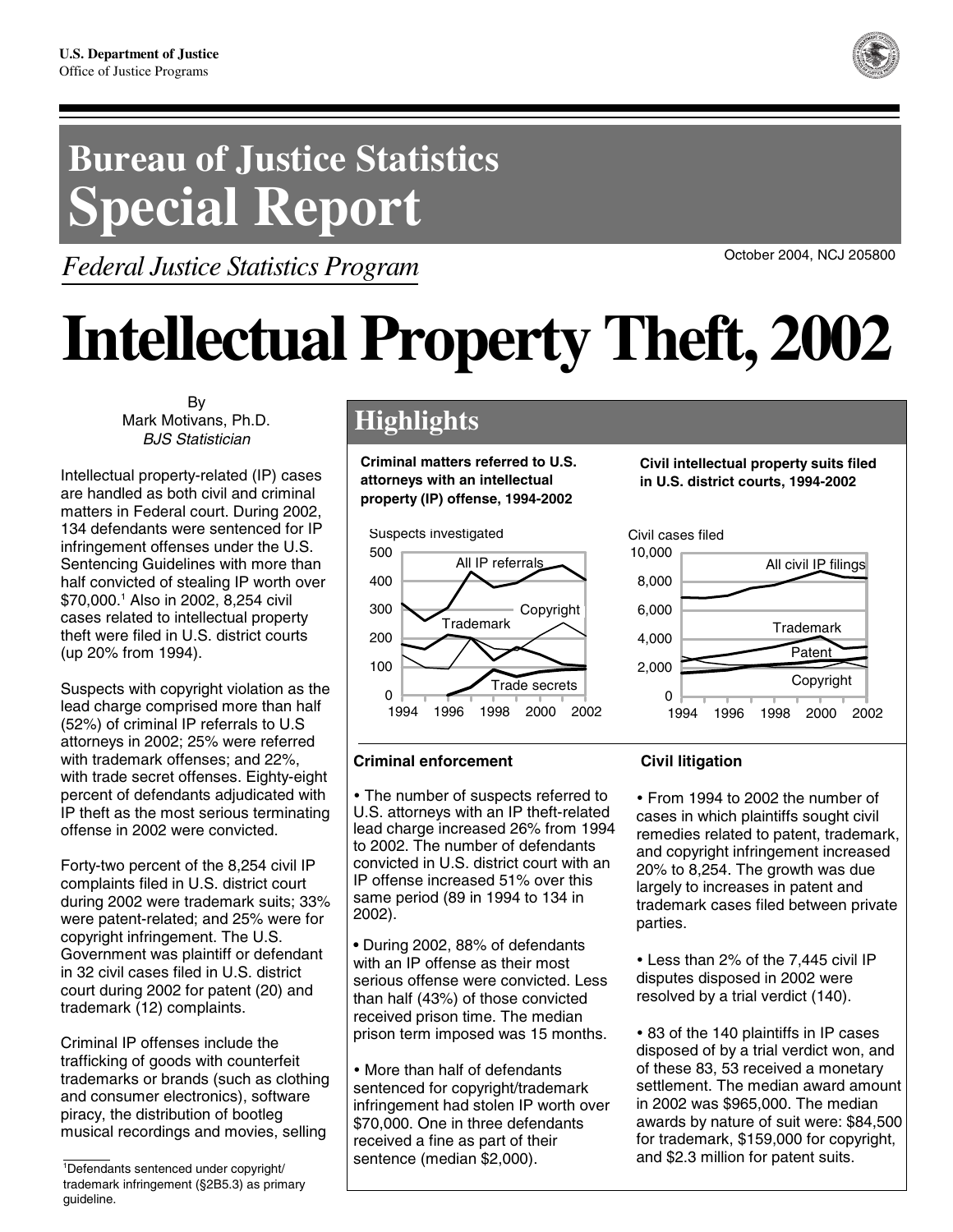#### **Protecting intellectual property**

Intellectual property (IP) rights are rooted in copyright and patent protections in the U.S. Constitution.<sup>1</sup> As intellectual property grew more important in the U.S. economy, making it an attractive target for individual and organized criminals, Federal lawmakers codified IP protections.

Federal legislation targets the use of the Internet and other communication devices used in reproducing/distributing IP material and the importation of counterfeit merchandise. Congress strengthened civil penalties (the primary remedy for IP offenses/disputes) and established new criminal statutes providing penalties that include imprisonment and fines tied to the estimated value of infringed goods.

#### **Trademark**

**The Lanham Act of 1946** codified civil law into a national system of trademark protections.2 The act provides for the registration and enforcement of trademarks and prohibits counterfeit merchandise from being imported into the  $U.S.^3$ **The Trademark Counterfeiting Act of**

**1984** made trafficking in goods and services using a counterfeit trademark a felony (18 U.S.C. § 2320) and strengthened civil remedies to allow for statutory and treble damages and attorney fees. It also permitted the destruction of articles bearing counterfeit marks.4

#### Trade secrets

#### **The Economic Espionage Act (EAA) of**

**1996** created the first criminal statutes specifically aimed at the theft of trade secrets. Two crimes were codified including: "economic espionage" (18 U.S.C. § 1831) prohibiting theft of valued, proprietary information for the benefit of a foreign government and "theft of trade secrets" (18 U.S.C. § 1832) which more generally includes offenses involving the conversion

 Article I, Sec. 8, cl. 8. 15 U.S.C. § 1051-1127. 19 C.F.R. Part 133 (1995). Pub. L. No. 98-473, II § 1502(a), 98 Stat. 2178 (1984).

**Intellectual property theft and related Federal legislation (1946 to present)** • **Economic Espionage Act of 1996** • **Copyright Felony Act**  • **Digital Millennium Copyright Act (1998)** • **No Electronic Theft Act (1997)** • **Anti-**• **Trademark Counterfeiting Act of 1984** • **Lanham Act of 1946** • **Copyright**  • **Piracy and Counterfeiting Amendment Act (1982) 1950 1970 1960 1980 1990 2000**

**Act of 1976**

of a trade secret for economic benefit, whether foreign or domestic, a company or an individual.<sup>5</sup>

The act also authorized the Attorney General to enforce civil actions (18 U.S.C. § 1834) and ensure forfeiture of property used in the offense.

#### Copyright

The first criminal provision in copyright laws, passed in 1897, made it a misdemeanor to perform dramas or music willfully and for profit without copyright owner's permission.6 **The Copyright Act of 1976** provided the basic framework for today's copyright laws. It also made infringement (for purposes of commercial advantage or financial gain) a misdemeanor offense and stiffened penalties for repeat offenders. The act created Federal preemption of copyright criminal remedies (eliminating most recourse to State criminal laws).7 In 1982 Congress passed **The Piracy and Counterfeiting Amendments Act**, making mass infringement of movies and records a felony.<sup>8</sup> The **Copyright Felony Act of 1992** targeted

the mass reproduction of computer

5 Pub. L. No. 104-294, 110 Stat. 3488. 6 The Act of January 6, 1897 (54th Congress, 2d Session, 29 Stat. 481). 7 Pub. L. No. 94-553, 101, 90 Stat. 2451, 2586; 17 U.S.C. § 506(a). 8 Pub. L. No. 97-180, 96 Stat. 91, 92; 18 U.S.C. § 2319(b).

company trade secrets, and derivative copyright violations of intercepting cable/satellite broadcasts (for statutes, Appendix table, page 9). Recent Federal legislation prohibits use of the Internet or other communication technology to distribute pirated intellectual property. Recent laws have targeted counterfeit manufacturing

operations, both domestic and international. This report uses data from the Federal Justice Statistics Program (FJSP) and other sources to describe the enforcement of intellectual property rights in the Federal criminal and civil justice systems including private civil remedies.

software and made copyright infringement involving 10 or more copies (value over \$2,500) a felony.9 The unauthorized recording of live musical recordings or "bootlegging" was made criminal in 1994 (18 U.S.C. § 2319A). **The Anti-**

**of 1992**

**Counterfeiting Consumer Protection Act of 1996**

**Counterfeiting Consumer Protection Act of 1996** made trademark and copyright counterfeiting predicate offenses under the Racketeering Influenced and Corrupt Organization (RICO) statutes (18 U.S.C. §§ 1961-1968).10

More recently, the **No Electronic Theft (NET) Act** made distributing copyrighted materials (that is, over the Internet) a Federal crime (total retail value of \$1,000).11 Further, the NET Act spurred changes to the U.S. Sentencing Guidelines, stiffening sanctions for IP theft offenders.12 The **Digital Millennium Copyright Act (DMCA)**, enacted in 1998, established criminal penalties for circumventing copyright protection systems.<sup>13</sup>

10Pub. L. No. 104-153, 110 Stat. 1386. 11Pub. L. No. 105-147, 111 Stat. 2678; 17

U.S.C. § 506(a).

12U.S. Sentencing Commission, USSG Appendix C., Amendment 590, May 1, 2000, promulgated in response to Pub. L. 105-147. Sec. 2(g).

13Pub. L. No. 105-304, 112 Stat. 2860; 17 U.S.C. § 506(a).

#### **Criminal enforcement**

From 1994 to 2002, 3,395 suspects were referred to U.S. attorneys for an intellectual property offense as the lead charge. This is under 1% of the more than 1 million total Federal suspects referred to U.S. attorneys over the 9-year period. The number of suspects

<sup>9</sup> Pub. L. No. 102-561, 106 Stat. 4233; 18 U.S.C. § 2319(b).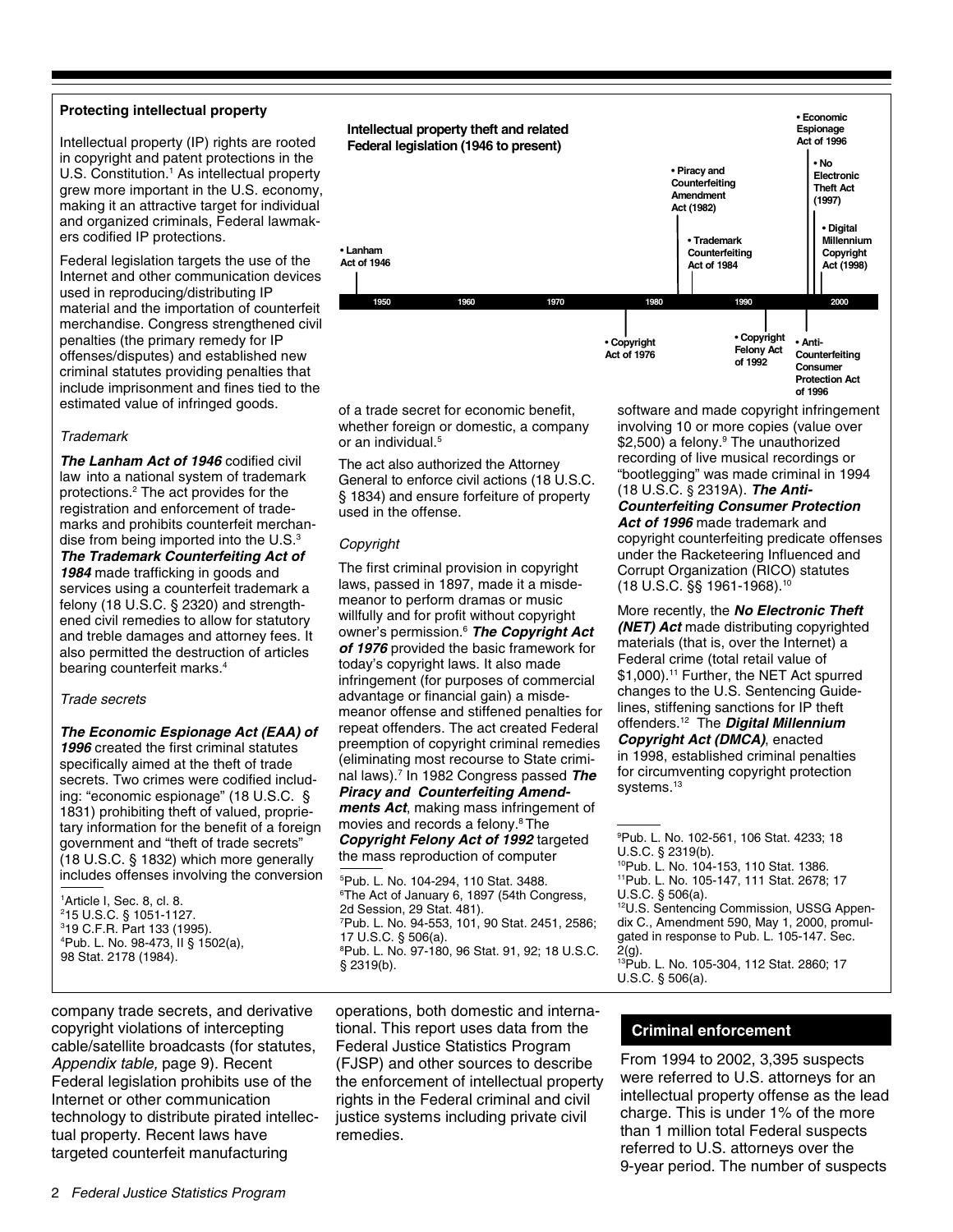#### **In 2002 U.S. Customs and Border Protection (CBP) reported nearly 5,800 seizures of IP worth over \$99 million**

U.S. Customs and Border Protection (CBP) seizes illegal intellectual property at 317 U.S. ports of entry.\* Ports of entry are locales designated for the movement of merchandise and people in and out of the country. Customs has the authority to determine trademark and copyright violations, to search and seize property, and to arrest suspects. (See the Tariff Act.)

The number of Customs' seizures increased 177% from 2,091 in 1995 to

\*The Homeland Security Act of 2002 (P.L. 107-296) created the Bureau of Customs and Border Protection (CBP) by merging most of U.S. Customs with immigration inspectors from the former Immigration and Naturalization Service, the Border Patrol, and agricultural border inspectors from the Department of Agriculture's Animal and Plant Health Inspection Service. The CBP took effect on March 1, 2003, under the newly created Department of Homeland Security (DHS).

5,793 in 2002 (not shown in table). In 2002 counterfeit cigarettes were 38% of all CPB seizures, followed by media (movies, software, and music) at 29%, and watches, consumer electronics, apparel, and handbags at 21%. Among exporting countries of origin, China

accounted for a quarter of all seizures and half of the total value seized in 2002. Cigarettes made up 75% of the seizures from China. Taiwanese IP comprised less than 2% of seizures and 27% of the total value (media being 88% of seized material).

#### **Table 1. U.S. Immigration and Customs Enforcement seizures and U.S. trade imports, by country of origin/export, 2002**

|                        | Seizures of intellectual property <sup>a</sup> |           |                    |                            |                                          |                     |
|------------------------|------------------------------------------------|-----------|--------------------|----------------------------|------------------------------------------|---------------------|
|                        | Total                                          | Domestic  | Percent of General |                            | Value seized                             | Primary product     |
| Country of             | number of                                      | value (\$ |                    |                            | total value U.S. imports per \$1 million | seized (% of        |
| origin/export seizures |                                                | millions) | seized             | (\$ millions) <sup>b</sup> | in imports <sup>c</sup>                  | property value)     |
| Total                  | 5.793                                          | \$99      | 100%               | \$1.164.000                | \$85                                     | Cigarettes (38%)    |
| China                  | 1.488                                          | 49        | 49.1               | 125.190                    | 388                                      | Cigarettes (75%)    |
| Taiwan                 | 96                                             | 27        | 26.8               | 32.150                     | 824                                      | Media (88%)         |
| Hong Kong              | 819                                            | 4         | 4.0                | 9.330                      | 429                                      | Watches/parts (30%) |
| Pakistan               | 35                                             | 2         | 2.4                | 2.310                      | 1.041                                    | Apparel (62%)       |
| Korea                  | 312                                            | 2         | 1.8                | 35,570                     | 51                                       | Electronics (34%)   |
| All other              | 3,043                                          | 16        | 16.0               | 1,038,810                  | 15                                       |                     |

a U.S. Immigration and Customs Enforcement Statistics, Department of Homeland Security <http:///www/customs/ustreas.gov>.

b U.S. Census Bureau, Foreign Trade Division, Data Dissemination Branch, Washington D.C.

c Computed as: (domestic value of seized goods/value of general imports) x 1 million.

#### **Criminal matters referred to U.S. attorneys with intellectual property theft as most serious charge, by Federal judicial district, 1994-2002**



investigated for an intellectual property offense increased 26% from 322 in 1994 to 405 in 2002 (peaking in 2001 at 455: Highlights figure). The number of suspects in matters referred to U.S. attorneys for copyright offenses increased 47% (from 143 in 1994 to

210 in 2002), surpassing trademark offenses, which decreased 42% (179 in 1994 to 103 in 2002). Following passage of the Economic Espionage Act of 1996, the number of suspects referred for trade secret offenses

#### **Computer Hacking and Intellectual Property (CHIP) prosecution units**

By fiscal year-end 2002, the Attorney General had designated Federal CHIP prosecution units in 13 U.S. cities. CHIP units specialize in the enforcement of a wide range of intellectual property theft including copyright and trademark violations, theft of computer components, theft of trade secrets and economic espionage. They also specialize in prosecuting computer hacking, fraud, and other Internet crimes. Cities were selected based on concentrations of high tech industries and other likely targets of IP theft or computer crimes.

The CHIP units work with the FBI and other investigatory agencies to foster relationships with the technology community for enforcement efforts. The units also train members of Federal, State, and local law enforcement agencies in detection of cybercrime and intellectual property theft.

Source: Computer Crime and Intellectual Property Section (CCIPS), U.S. Department of Justice

increased more than threefold from 28 in 1997 to 92 in 2002.

The Computer Crime and Intellectual Property Section (CCIPS) in the Criminal Division of Justice oversees the Federal prosecution of IP theft and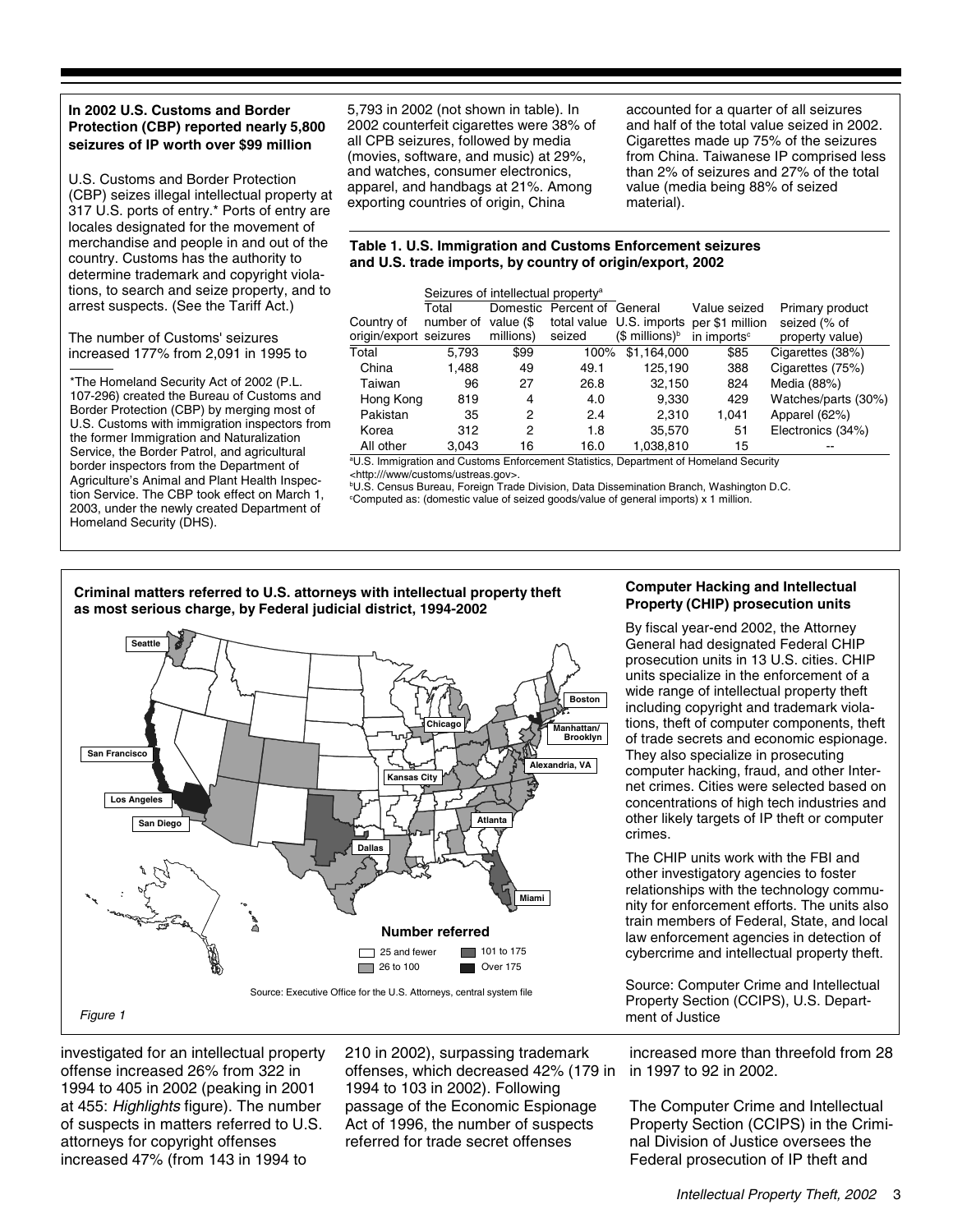**Commercial suspects of IP theft** In 2002 businesses were 9% of suspects (37) referred to U.S. attorneys for an IP offense. During 1994 businesses comprised 12% of the suspects referred to U.S. attorneys with IP theft as lead charge. As IP theft referrals increased over 9 years, the number of organizational suspects remained about the same (38 in 1994; 37 in 2002). Three organizations were adjudicated for an IP offense in 2002 (one for a copyright offense and two for trademark offenses), and two were convicted (one organization received a 12-month term of supervision and the other, a suspended sentence).

#### Type of suspect **Table 2. Matters referred to U.S. attorneys with IP theft as lead charge, by type of suspect and offense, 2002**

|                                                         |       | i ype of suspect                           |              |  |  |
|---------------------------------------------------------|-------|--------------------------------------------|--------------|--|--|
|                                                         |       | Individual                                 | Organization |  |  |
| Lead charge                                             | Total | Percent                                    | Percent      |  |  |
| Total                                                   | 405   | 90.9%                                      | 9.1%         |  |  |
| Copyright                                               | 210   | 92.3                                       | 7.7          |  |  |
| Copyright infringement <sup>a</sup>                     | 138   | 92.0                                       | 8.0          |  |  |
| Counterfeiting labels of copyrighted items <sup>b</sup> | 13    | 76.9                                       | 23.1         |  |  |
| Bootlegging musical performances <sup>c</sup>           | 5     | 100.0                                      | --           |  |  |
| Digital Millennium Copyright Act <sup>d</sup>           | 5     | 100.0                                      |              |  |  |
| Cable or satellite television piracy <sup>e</sup>       | 49    | 95.9                                       | 4.1          |  |  |
| Trademark                                               |       |                                            |              |  |  |
| Trafficking in counterfeit goods <sup>f</sup>           | 103   | 88.4                                       | 11.6         |  |  |
| Theft of trade secrets <sup>9</sup>                     | 92    | 90.2                                       | 9.8          |  |  |
| --No cases of this type occurred in the data.           |       | dTitle 17 U.S.C. §§ 1201-1205.             |              |  |  |
| <sup>a</sup> Title 17 U.S.C. § 506 & 18 USC § 2319.     |       | eTitle 47 U.S.C. §§ 553 & 605.             |              |  |  |
| $\,^{\circ}$ Title 18 U.S.C. § 2318.                    |       | Title 18 U.S.C. § 2320.                    |              |  |  |
| <b>Title 18 U.S.C. § 2319A.</b>                         |       | <sup>9</sup> Title 18 U.S.C. §§ 1831-1832. |              |  |  |
|                                                         |       |                                            |              |  |  |

Data source: Executive Office for the U.S. Attorneys, central system file.

#### advises on policies related to infrastructure protection and global IP theft enforcement. CCIPS also supports the CHIP program (described on page 3, with figure  $1$ ).<sup>2</sup>

In 2002 more than 15 Federal, State, and local agencies provided referrals to U.S. attorneys for IP theft. The majority were from agencies of Treasury and Justice. The FBI, with primary authority to investigate IP theft, referred 63% of suspects to U.S. attorneys, followed by the U.S. Customs Service (23%) (USCS). Following the Homeland Security Act of 2002, the USCS is made up of the CBP, which monitors the movement of merchandise and people into and out of the country (text box on page 3 ), and the U.S. Immigration and Customs Enforcement (ICE), which conducts intelligence and investigations pertaining to IP smuggling. Various agencies made up the remaining 14% of referrals in 2002 (including the Secret Service and the U.S. Postal Service).

From 1994 to 2002, 32% of IP matters were referred from seven Federal judicial districts (figure 1). These districts were the Central and Northern Districts of California (7% and 6%, respectively), the Southern and Eastern Districts of New York (5% and 3%, respectively), the Middle District of Florida (5%), and the Northern and Southern Districts of Texas (3% each).

#### **Matters prosecuted**

The number of suspects prosecuted for IP theft by U.S. attorneys increased 41% from 129 in 1994 to 182 in 2002. In 2002, 48% of 383 suspects in matters concluded with an IP theft offense as lead charge were prosecuted in U.S. district courts — a slightly greater share than in 1994 (46%). Suspects referred for copyright offenses (56%) were more likely than trademark (50%) or trade secret (22%) suspects to be prosecuted in 2002.

The most common reasons given by U.S. attorneys for declining to prosecute in 2002 were weak/insufficient admissible evidence (20%), agency request (17%), lack of evidence of criminal intent (12%), and civil/adminis-

#### **Commercial suspects in matters referred to U.S. attorneys with IP theft as lead charge, 1994-2002**

Number of IP theft suspects referred



Source: Executive Office for the U.S. Attorneys, central system file.

Figure 2

authorities (11%). Twenty-three suspects in IP matters concluded in 2002 were organizational defendants (6%); three were prosecuted in U.S. district courts (see text box above).





Note: "Primary" guideline includes defendants sentenced under §2B5.3 for which copyright/ trademark infringement convictions yielded the greatest sentence. The §2B5.3 guideline does not include economic espionage offenses or theft of trade secrets (18 U.S.C. §1831 & 1832 are included in the theft guideline, §2B1.1).

organized crime. Figure 3 and commencing by trative action/prosecution by other Figure 3 2 The U.S. Attorney General announced the creation of the Intellectual Property Task Force in March 2004 to strengthen IP theft enforcement. The task force focuses attention on countering international piracy and counterfeiting by organized crime.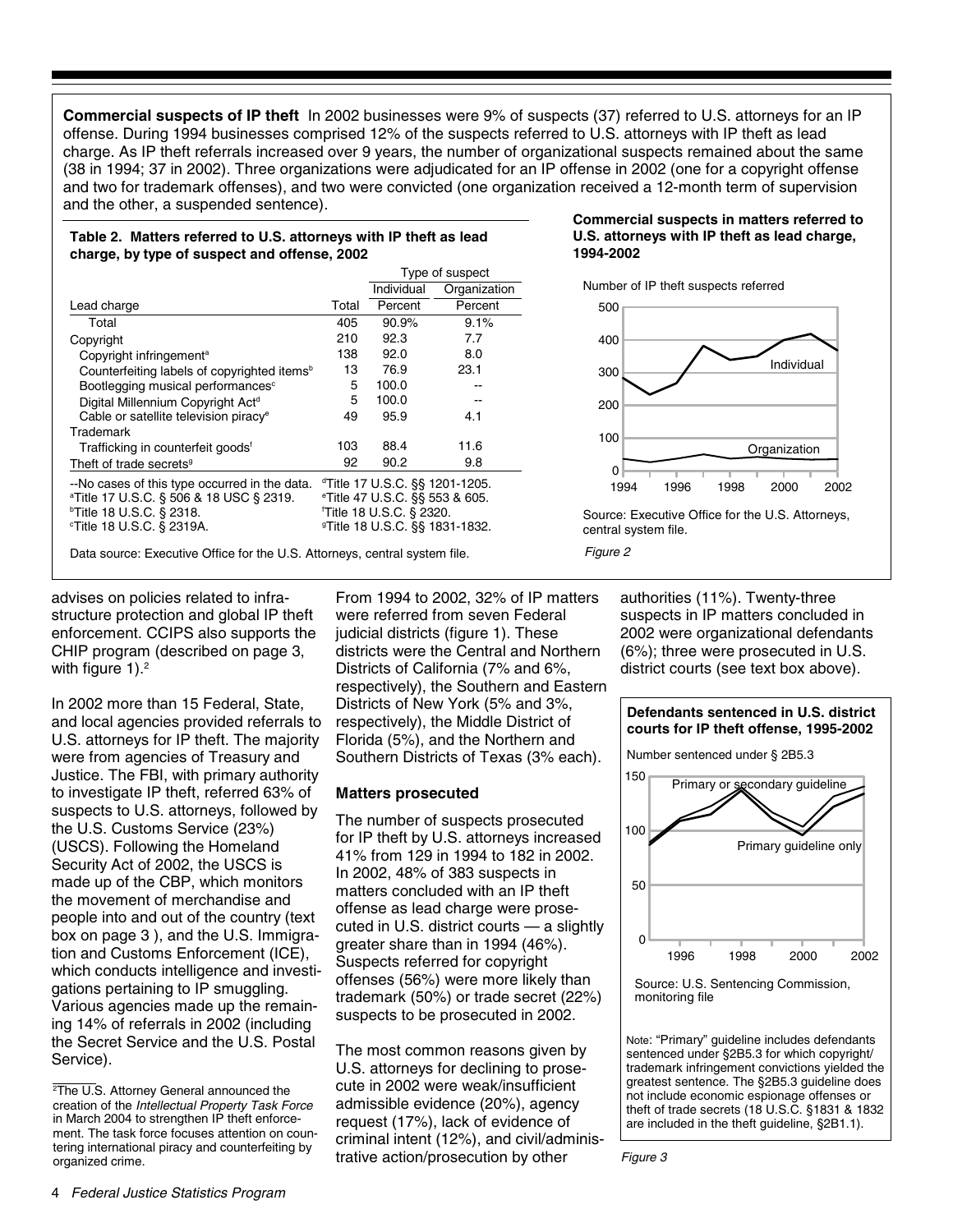#### **Table 3. Profile of defendants convicted of IP theft, 1998 and 2002**

|                                               | Percent of IP theft<br>offenders |       |  |  |  |  |
|-----------------------------------------------|----------------------------------|-------|--|--|--|--|
| Characteristic                                | 1998                             | 2002  |  |  |  |  |
| Total                                         | 100%                             | 100%  |  |  |  |  |
| Gender                                        |                                  |       |  |  |  |  |
| Male                                          | 83.2%                            | 92.5% |  |  |  |  |
| Female                                        | 16.8                             | 7.5   |  |  |  |  |
| Race/ethnic                                   |                                  |       |  |  |  |  |
| White                                         | 51.5%                            | 64.9% |  |  |  |  |
| Black                                         | 11.0                             | 6.1   |  |  |  |  |
| Hispanic                                      | 2.2                              | 12.2  |  |  |  |  |
| Asian                                         | 33.1                             | 15.3  |  |  |  |  |
| Other                                         | 2.2                              | 1.5   |  |  |  |  |
| Age                                           |                                  |       |  |  |  |  |
| Under 25 yrs                                  | 5.8%                             | 8.2%  |  |  |  |  |
| 25-34 yrs                                     | 24.1                             | 32.1  |  |  |  |  |
| 35-50 yrs                                     | 50.4                             | 44.8  |  |  |  |  |
| Over 50 yrs                                   | 19.7                             | 14.9  |  |  |  |  |
| Citizenship                                   |                                  |       |  |  |  |  |
| U.S. citizen                                  | 65.9%                            | 78.4% |  |  |  |  |
| Non-U.S. citizen                              | 34.1                             | 21.6  |  |  |  |  |
| <b>Education</b>                              |                                  |       |  |  |  |  |
| Less than high school                         | 18.3%                            | 19.9% |  |  |  |  |
| High school graduate                          | 39.7                             | 30.5  |  |  |  |  |
| Some college or more                          | 42.0                             | 49.6  |  |  |  |  |
| Prior criminal history*                       |                                  |       |  |  |  |  |
| N٥                                            | 75.7%                            | 76.1% |  |  |  |  |
| Yes                                           | 24.3                             | 23.9  |  |  |  |  |
| <b>Mode of conviction</b>                     |                                  |       |  |  |  |  |
| Guilty plea                                   | 96.4%                            | 97.0% |  |  |  |  |
| Jury trial                                    | 3.6                              | 3.0   |  |  |  |  |
| Number of defendants                          | 137                              | 134   |  |  |  |  |
| Note: Percents are calculated based on        |                                  |       |  |  |  |  |
| nonmissing data.                              |                                  |       |  |  |  |  |
| *Indicates presence of prior convictions used |                                  |       |  |  |  |  |
| in computation of sentence under the Federal  |                                  |       |  |  |  |  |
| Sentencing Guidelines.                        |                                  |       |  |  |  |  |

Source: U.S. Sentencing Commission, FY1998 and FY2002 monitoring files.

#### **Criminal case outcomes**

Eighty-eight percent of criminal defendants with an IP offense as their most serious offense at case conclusion were convicted in 2002. This is comparable to the overall conviction rate of 89% for the 80,000 criminal defendants adjudicated in 2002. Ninety-three percent of copyright defendants, 85% of adjudicated trademark offenders, and 75% of trade secret offenders were convicted in 2002 (not shown in table).

During 2002, 72% of IP theft offenses were disposed within 1 year (time from case filing to disposition). The mean for all IP offenses was 10.6 months (not shown in table).

# **Table 4. Sentencing IP theft offenders under the U.S. Sentencing Guidelines, 1998**

| Number | Percent | Number         | Percent                    |                                                      |
|--------|---------|----------------|----------------------------|------------------------------------------------------|
| 137    | 100%    | 134            | 100%                       |                                                      |
|        |         |                |                            |                                                      |
| 99     | 74.4%   | 72             | 58.5%                      |                                                      |
| 83     | 62.4    | 57             | 46.3                       |                                                      |
| 11     | 8.3     | 11             | 8.9                        |                                                      |
| 1      | 0.8     | $\overline{2}$ | 1.6                        |                                                      |
| 4      | 3.0     | $\overline{c}$ | 1.6                        |                                                      |
| 6      | 4.5     | 13             | 10.6                       |                                                      |
| 27     | 20.3    | 38             | 30.9                       |                                                      |
| 1      | 0.8     | 0              |                            |                                                      |
|        |         |                |                            |                                                      |
| 46     | 34.1%   | 58             | 43.3%                      |                                                      |
| 57     | 42.2    | 39             | 29.1                       |                                                      |
| 32     | 23.7    | 36             | 26.9                       |                                                      |
| 0      |         | 1              | 0.7                        |                                                      |
|        |         | 1998           | U.S. Sentencing Guidelines | IP theft offenders sentenced under<br>$2002^{\circ}$ |

Percents are calculated based on nonmissing data.

-- No cases of this type occurred in the data.

<sup>a</sup>Data in this table reflect defendants *sentenced* in fiscal year 2002 and therefore aggregate defendants for whom differing guideline amendments may have applied. The 2002 cohort reflects defendants sentenced following a period of significant change in the guidelines (that is, in 2000 the base offense level was increased from 6 to 8; the definition of loss was changed from 'value of infringing items' to 'infringement amount;' and, 3 new offense-specific characteristics were added to the guideline). Appendix table 1 describes the 2002 cohort by amendment year. **Missing or indeterminate.** 

Source: U.S. Sentencing Commission, FY1998 and FY2002 monitoring files.

### **IP defendants sentenced under the U.S. Sentencing Guidelines**

The Sentencing Reform Act of 1984 eliminated parole, restricted good time that could be earned, and authorized the U.S. Sentencing Commission to create guidelines that consider a broad variety of factors. The guidelines take into account offense-specific characteristics which are scored and used to determine sentencing ranges.

The number of defendants sentenced for IP theft (as primary guideline) increased 54% from 1995-2002 (87 in 1995 to 134 in 2002) peaking at 137 in 1998. During 2002, 141 defendants were sentenced for IP theft as a primary or secondary guideline. The bulk (134 or 95%) of defendants convicted of IP theft in 2002 were sentenced with IP theft as the primary guideline (figure 3). In 2002 IP theft offenders comprised less than 1% of the 64,366 defendants sentenced under the Sentencing Reform Act of 1984.

During 2002 sentenced defendants were predominantly male (93%), white (65%) or Asian (15%), 35 or older (60%), U.S. citizens (78%), and college educated (50% with some college or a degree). Three-fourths of defendants did not have prior convictions used in determining sentence. Relatively more males, whites, persons under age 35, and persons with some college (or graduate) were convicted of IP offenses in 2002 than in 1998. A similar percentage of IP defendants convicted in 2002 pleaded guilty (97%) as in 1998 (96% pleaded guilty).

In response to the NET Act of 1997, the USSC modified the IP theft guidelines (effective May 1, 2000). The USSC increased the base offense score for IP theft from 6 to 8, added three offense-specific characteristics, and changed the definition of value of infringed IP from being based on the value of counterfeit goods to being based on the legitimate retail value of infringed items. For example, prior to the 2000 amendment, if an offender sold 10 fake name brand watches at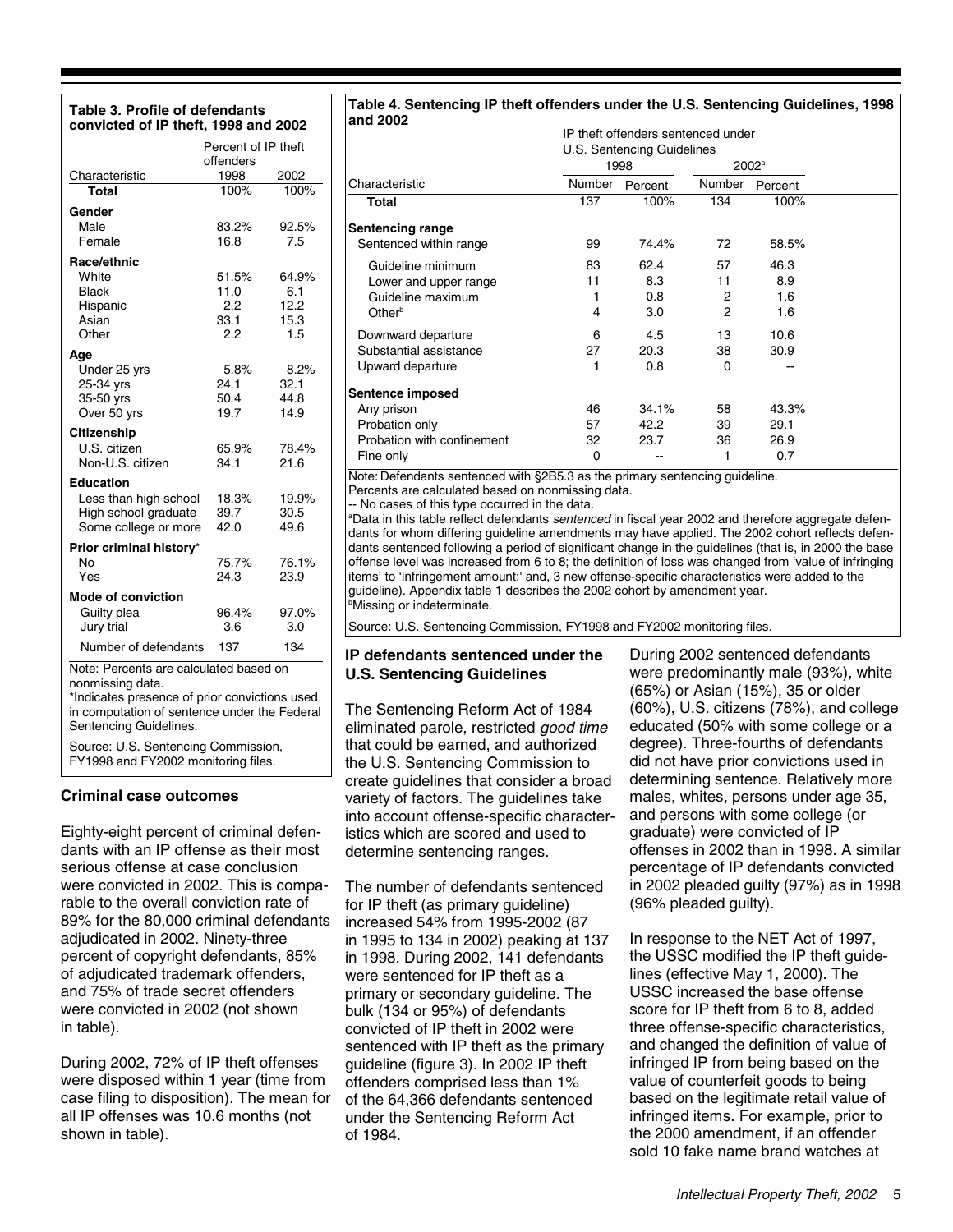

#### Figure 4

\$35 each, when the retail value of a legitimate watch was \$1,000, the loss calculation would be \$350 ('value of infringing items'). Under the post-2000 guidelines, the total loss calculation would be \$10,000 (based on the retail value of legitimate watches or 'infringment amount').

During 2002 more than half of IP theft defendants were convicted with an infringement value of over \$70,000. Given the change in the definition of IP loss effective in 2000, the loss value for most IP defendants sentenced in 2002 was calculated as the legitimate retail value of infringed goods (figure 4).3

 $3$  In 2001 USSC also amended the IP theft guidelines (§2B5.3) to include a new loss table that associates increased offense levels with most loss amount categories. The combined effect of this amendment and the new loss definition has increased the severity of sanctions for IP theft.

During 2002, 13 of the 15 defendants in cases with infringement amounts of over \$2.5 million did not have a prior criminal history (that is, prior convictions used for computation of sentence) (not shown in table).

In 2002, 10 defendants sentenced under the IP theft guideline (7.5%) received an adjustment for abuse of position of trust. Ten defendants (7.5%) received an adjustment for an organizing or managing role in the offense, down slightly from 11% in 1998. Six percent of defendants received a mitigating adjustment for their minimal/minor participation in the offense (down slightly from 9.5% in 1998). Almost all IP defendants sentenced in 1998 (93%) and 2002 (96%) accepted responsibility for their crime.

|                               | Percent of     |                 |  |
|-------------------------------|----------------|-----------------|--|
|                               | defendants     |                 |  |
|                               |                | sentenced under |  |
|                               | IP quidelines* |                 |  |
| Chapter 3 adjustments         | 1998           | 2002            |  |
| Accepted responsibility       |                | 92.7% 95.5%     |  |
| Abused position of trust      | 1.0            | 7.5             |  |
| Manager/leader organizer      | 11.0           | 7.5             |  |
| Minimal/minor role in offense | 9.5            | 6.0             |  |
| Number of defendants          | 137            | 134             |  |

\*Copyright/trademark infringement as primary guideline used at sentencing (§3B5.3).

Forty-one (46%) of the 92 defendants sentenced under post-May 2000 amendments received an aggravated adjustment to their sentence for manufacturing, importing, or uploading infringing items to the Internet (for example, causing goods to enter stream of commerce) (not shown in table).

#### **Table 5. Sanctions imposed for IP theft, 1998 and 2002**

|                     | 1998 <sup>a</sup> |         |                          |                          |               | 2002 <sup>b</sup> |           |                    |  |  |
|---------------------|-------------------|---------|--------------------------|--------------------------|---------------|-------------------|-----------|--------------------|--|--|
| Sanction            | Number            | Percent | Median                   | Range                    | <b>Number</b> | Percent           | Median    | Range              |  |  |
| Total*              | 137               | 100%    | $\overline{\phantom{a}}$ | $\overline{\phantom{a}}$ | 134           | 100%              | $\sim$    | $\sim$             |  |  |
| Prison <sup>a</sup> | 46                | 33.6    | $10.0$ mos               | $1-30$ mos               | 58            | 43.3              | 15.0 mos  | $1-46$ mos         |  |  |
| Probation           | 89                | 65.0    | 36.0 mos                 | 6-60 mos                 | 76            | 56.7              | 36.0 mos  | 12-60 mos          |  |  |
| Fine                | 65                | 47.4    | \$2,000                  | \$250-\$15,000           | 47            | 35.1              | \$2,000   | \$200-\$50,000     |  |  |
| Restitution         | 33                | 24.1    | \$25,700                 | \$120-\$4 million        | 37            | 27.6              | \$25,238  | \$603-\$10 million |  |  |
| Community service   | 26                | 19.0    | $100$ hrs                | 20-300 hrs               | 33            | 24.6              | 200 hrs   | 40-500 hrs         |  |  |
| Home detention      | 40                | 29.2    | $6.0$ mos                | $1-9$ mos                | 44            | 32.8              | $6.0$ mos | $2-14$ mos         |  |  |

Note: Defendants were sentenced with copyright/trademark infringement as the primary sentencing guideline. \*Detail will not sum to total as defendant could be sentenced to more than one sanction.

a Calculation of 1998 medians excludes 4 defendants with a suspended prison sentence, 2 with missing or indeterminate restitution amounts, 4 missing amounts of community service imposed, and 6 defendants missing amounts of home detention ordered. b Calculation of 2002 median excludes 4 defendants who received a suspended prison sentence. Source: U.S. Sentencing Commission, FY1998 and FY2002 monitoring files.

6 Federal Justice Statistics Program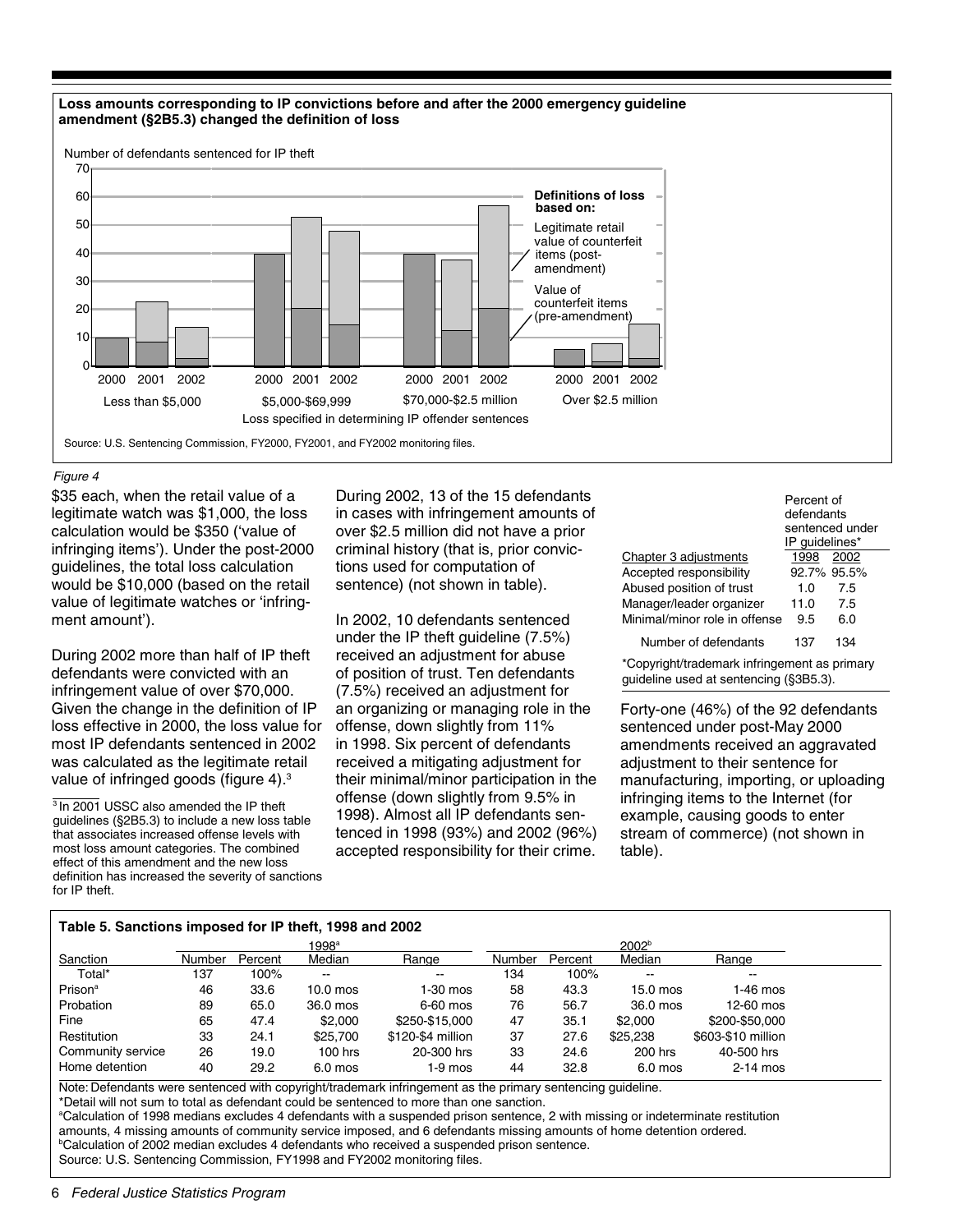#### **Trademark, copyright, and patent protections**

Trademarks are brand names distinguishing manufactured goods. Registration with the U.S. Patents and Trademark Office establishes Federal jurisdiction in a criminal prosecution. From 1983 to 2001 registrations increased 148% (41,200 in 1983 to 102,300 in 2001).

Copyright registration establishes ownership in criminal and civil infringement deliberations. From 1983 to 2001, the number of registrations increased from 1983 to a peak of 663,700 in 1991 and then decreased to 601,700 in 2001. From 1990 to 2002, copyright registrations increased for monographs (including computer software and machine readable works), decreased for serials and musical works (including dramatic works, accompanying music and motion pictures), and

Most defendants were sentenced within the guideline range in 2002 (59%); 31% received a downward adjustment for providing substantial assistance to the prosecution; and 11% received a downward departure for other reasons. IP defendants were less apt to be sentenced within the guidelines in 2002 (59%)<sup>4</sup> than in 1998 (72%), attributable in part to increased use of substantial assistance (20% of cases received in 1998 compared to 31% in 2002) and other downward departures (4% in 1998 compared to 11% in 2002).

Forty-three percent of defendants received some prison time in 2002, up from 34% in 1998. In 2002 a smaller share of defendants (29%) received probation only, compared to 1998 (42%), and a greater share received probation with confinement (27% in 2002 and 24% in 1998).

Of the 134 IP theft defendants sentenced in 2002, 58 (43%) received some imprisonment with a term ranging from 1 to 46 months and a median of 15 months. In 1998, 34% of defendants were sentenced to prison with a range of 1 to 30 months and median of 10 months. Fifty-seven percent received probation as some part of their sentence in 2002 and 35% of defendants received a fine in 2002

remained at about the same level for sound recordings and works of visual arts (including fine and graphic art and photographs). The number of patents granted increased by 197% from 62,000 in 1983 to 184,000 in 2001. Unlike trademark and copyright laws, U.S. patents are enforceable only against infringements occurring in the United States.

#### **U.S. copyrights and trademarks registered and patents granted, 1983-2001**



Sources: U.S. Patent and Trademark Office (annual reports). U.S. Copyright Office (annual reports). Figure 5







#### Figure 6

#### **Table 6. Jurisdiction of civil intellectual property complaints filed in U.S. district courts, 1994-2002**

|      | Civil intellectual property complaints filed in U.S. district courts |              |    |                     |        |       |                                  |        |           |  |  |  |
|------|----------------------------------------------------------------------|--------------|----|---------------------|--------|-------|----------------------------------|--------|-----------|--|--|--|
|      |                                                                      | As a percent |    | U.S. cases          |        |       | Private cases (Federal question) |        |           |  |  |  |
|      | Overall                                                              | of all civil |    |                     | Trade- |       |                                  |        |           |  |  |  |
| Year | total                                                                | cases filed  |    | <b>Total Patent</b> | mark   | Total | Copyright                        | Patent | Trademark |  |  |  |
| 1994 | 6,902                                                                | 2.9%         | 30 | 14                  | 16     | 6,872 | 2,828                            | 1,603  | 2.441     |  |  |  |
| 1995 | 6,866                                                                | 2.0          | 27 | 17                  | 10     | 6,839 | 2.417                            | 1,706  | 2.716     |  |  |  |
| 1996 | 7,028                                                                | 2.6          | 36 | 28                  | 8      | 6.992 | 2,263                            | 1.812  | 2.917     |  |  |  |
| 1997 | 7,559                                                                | 2.8          | 23 | 14                  | 9      | 7.536 | 2,258                            | 2.098  | 3,180     |  |  |  |
| 1998 | 7,748                                                                | 3.0          | 41 | 31                  | 10     | 7.707 | 2.082                            | 2.187  | 3,438     |  |  |  |
| 1999 | 8,242                                                                | 3.2          | 41 | 32                  | 9      | 8,201 | 2,093                            | 2,286  | 3,822     |  |  |  |
| 2000 | 8,738                                                                | 3.4          | 41 | 24                  | 17     | 8.697 | 2,050                            | 2.460  | 4.187     |  |  |  |
| 2001 | 8,314                                                                | 3.3          | 32 | 24                  | 8      | 8,282 | 2,446                            | 2,496  | 3,340     |  |  |  |
| 2002 | 8,254                                                                | 3.0          | 32 | 20                  | 12     | 8,222 | 2,084                            | 2,680  | 3,458     |  |  |  |

Source: Administrative Office of the U.S. Courts, Annual Report of the Director, annual, Washington D.C. Special C-3 table - Copyright, Patent, and Trademark.

<sup>4</sup> See appendix table 1 for differences by the guideline amendment year applied for defendants sentenced in FY 2002.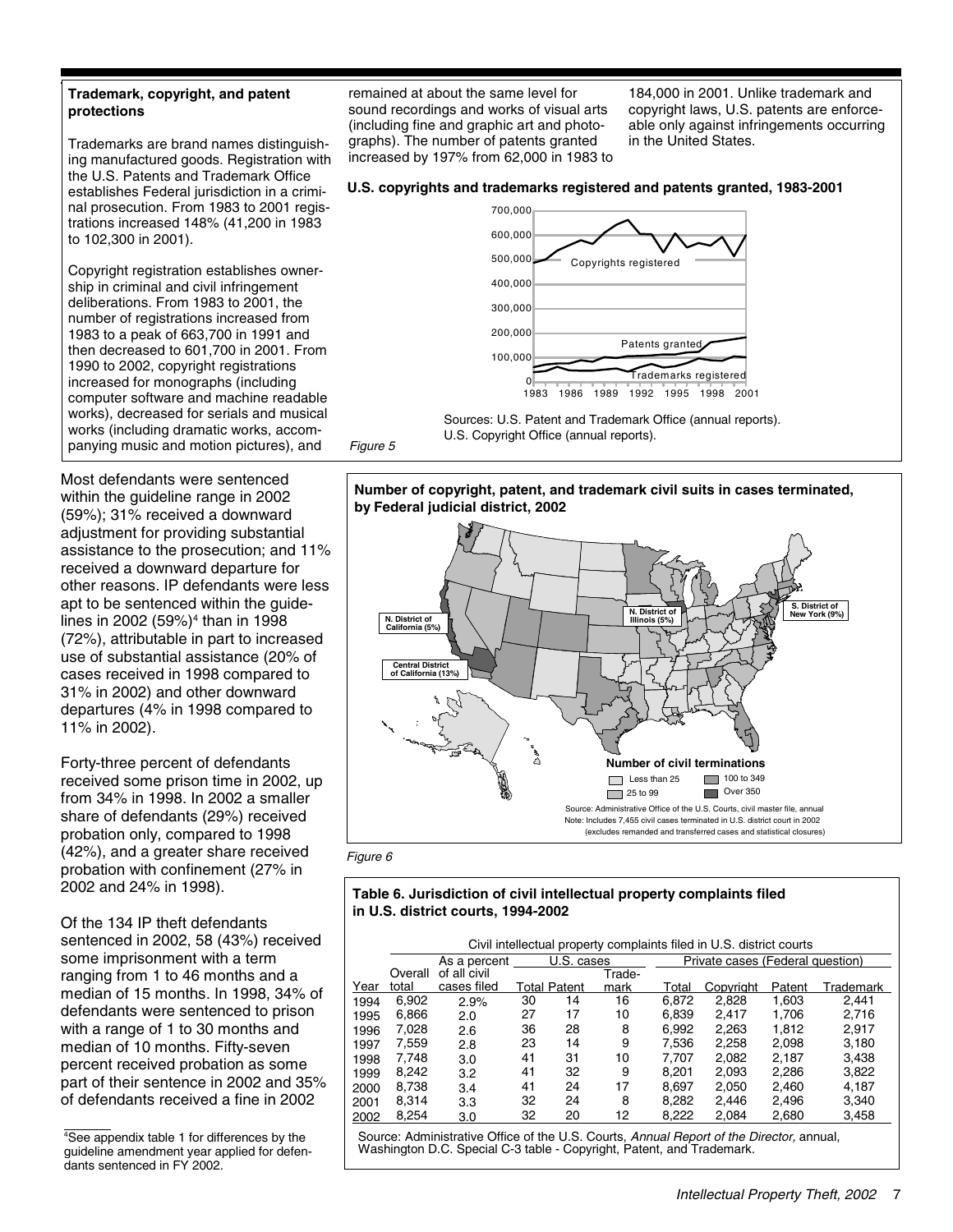(compared to 47% in 1998). Restitution was ordered for 37 (28%) defendants in 2002 (amounts imposed ranged from \$600 to \$10 million with a median of \$25,200).

## **Civil litigation**

Civil remedies can include injunctions used to halt further infringement, forfeiture, or monetary relief to include a defendant's profits, damages sustained, costs of actions, and trebled damages. In 2002 a total of 274,841 civil cases were filed in U.S. district courts (up 9.5% from 2001). The scope of civil IP cases differs from criminal as it includes patent but excludes trade secret offenses. The 8,254 IP cases filed comprised 3% of this total in 2002. IP case filings increased 20% from 1994 to 2002 (6,902 to 8,254). From 1994 to 2002 patent filings grew at the greatest rate (67%), followed by trademark filings (42%). Copyright filings decreased 26% (table 6).

Between 1994 and 2002 the number of intellectual property complaints between private parties increased 20% (from 6,872 in 1994 to 8,222 in 2002) due to increases in patent and trademark filings (up 67% and 42%, respectively). Copyright complaints decreased 26% (from 2,828 in 1994 to 2,084 in 2002).

U.S attorneys have authority to pursue civil litigation on behalf of the United States. In 2002 the United States Government was plaintiff or defendant in 32 intellectual property complaints filed (63% patent and 37% trademark cases).

In 2002, 7,445 copyright, patent, and trademark suits were disposed of (down 5% from 2001). Federal judicial districts with the largest share of cases included the Central and Northern Districts of California (13% and 5%, respectively), the Southern District of New York (9%), and the Northern District of Illinois (5%) (figure 6).

Most civil cases were dismissed (76%), rather than disposed of by judgment (24%) (table 7). Overall, 40% were

settled, 22% were voluntarily dismissed, and 22% received judgment other than trial (such as judgment on default, consent, motion before trial, and award of arbitrator). Less than 2% of cases were disposed by trial verdict.

Among types of IP offenses, patent (3.2%) suits were more likely than copyright (1.5%) and trademark (1.2%) suits to terminate with a trial verdict. Copyright suits were slightly more likely to end in settlement (42%). Of the 140 IP cases terminated by trial verdict in U.S. district courts in 2002, patent cases comprised 52% (73); trademark cases, 28% (39); and copyright cases, 20% (28).

Of the 140 complaints terminated by trial, 61% were disposed of by jury verdict, 35% by decision of judge or magistrate, and 4% by directed verdict. Juries decided 69% of patent trials, 64% of copyright trials, and 46% of trademark trials.

During 2002 plaintiffs were winners in 59% (83) of the 140 cases terminated by trial. Of the 83 plaintiff winners, 52% (43) were patent cases, 19% (16) copyright cases, and 29% (24) trademark cases.

Of the 83 plaintiff winners, 53 (64%) received a monetary award (table 8). The median award was \$965,000 with 42% less than \$500,000, 31% between \$500,000 and \$5 million, and 27% greater than \$5 million. Monetary awards varied by type of IP suit: The median award for patent suits was \$2.3 million, followed by copyright (\$159,000) and trademark (\$84,500) suits.

The median case processing time (from case filing to disposition) for all IP theft cases terminated in 2002 was 7 months. Median case processing time varied by type of IP complaint: patent (9 months), copyright (7 months), and trademark (6 months) cases.

#### **Table 7. Disposition of intellectual property complaints terminated in U.S. district court, 2002**

|            |                                               |       | Dismissed |      |                         |      |                                                                         |       | Judgment |            |  |  |
|------------|-----------------------------------------------|-------|-----------|------|-------------------------|------|-------------------------------------------------------------------------|-------|----------|------------|--|--|
| Nature     | Total                                         | Total |           | Set- | Volun-                  |      |                                                                         | Total |          |            |  |  |
| οf<br>suit | cases<br>disposed <sup>a</sup> Number Percent |       |           | tled | tary                    |      | Other <sup>b</sup> Number Percent Trial <sup>c</sup> Other <sup>d</sup> |       |          |            |  |  |
| Total      | 7.445                                         | 5.683 |           |      | 76.3% 40.0% 21.8% 14.6% |      | 1.762                                                                   | 23.7% |          | 1.9% 21.8% |  |  |
| Copyright  | 1.889                                         | 1.466 | 77.6      | 42.3 | 19.1                    | 16.3 | 423                                                                     | 22.4  | 1.5      | 20.9       |  |  |
| Patent     | 2.283                                         | 1.774 | 77.7      | 39.7 | 23.2                    | 14.9 | 509                                                                     | 22.3  | 3.2      | 19.1       |  |  |
| Trademark  | 3.273                                         | 2.443 | 74.6      | 38.8 | 22.3                    | 13.5 | 830                                                                     | 25.4  | 1.2      | 24.2       |  |  |

a Excludes remanded and transferred cases and statistical closures. <sup>b</sup>Includes dismissed for want of prosecution, lack of jurisdiction, and other. c Includes jury and directed verdict judgments and bench trials.

d Includes judgment on default, consent, motion before trial, award of arbitrator,

or by other final judgment method.

Source: Administrative Office of the U.S. Courts, civil master file.

#### **Table 8. Plaintiff winners and awards in intellectual property complaints terminated by trial in U.S. district courts, 1994-2002**

|      | Number                                         | <b>Plaintiff winners</b> |        |       |                 |           |       |                                               |       |  |  |
|------|------------------------------------------------|--------------------------|--------|-------|-----------------|-----------|-------|-----------------------------------------------|-------|--|--|
|      | of cases<br>terminated<br>by trial<br>verdict* | Total                    | Total  |       | Monetary awards |           |       | Award amount<br>Less than \$500,000-More than |       |  |  |
| Year |                                                | percent                  | number |       | Percent Number  | Median    |       | \$500,000 \$5 million \$5 million             |       |  |  |
| 1994 | 174                                            | 57.5%                    | 100    | 71.0% | 71              | \$435,000 | 53.5% | 22.5%                                         | 23.9% |  |  |
| 1995 | 182                                            | 51.1                     | 93     | 68.8  | 64              | 224.000   | 64.1  | 21.9                                          | 14.1  |  |  |
| 1996 | 166                                            | 52.4                     | 87     | 55.2  | 48              | 157.000   | 70.8  | 14.6                                          | 14.6  |  |  |
| 1997 | 181                                            | 61.3                     | 111    | 58.6  | 65              | 162.000   | 64.6  | 16.9                                          | 18.5  |  |  |
| 1998 | 180                                            | 58.9                     | 106    | 66.0  | 70              | 662,500   | 44.3  | 34.3                                          | 21.4  |  |  |
| 1999 | 164                                            | 57.3                     | 94     | 72.3  | 68              | 267,500   | 57.4  | 19.1                                          | 23.5  |  |  |
| 2000 | 143                                            | 62.2                     | 89     | 69.7  | 62              | 193.000   | 62.9  | 19.4                                          | 17.7  |  |  |
| 2001 | 144                                            | 55.6                     | 80     | 61.3  | 49              | 300,000   | 53.1  | 28.6                                          | 18.4  |  |  |
| 2002 | 140                                            | 59.3                     | 83     | 63.9  | 53              | 965,000   | 42.3  | 30.8                                          | 26.9  |  |  |

\*Number of trial cases disposed for which a judgment was known. Includes jury trials, court trials, and directed verdicts.

Source: Administrative Office of the U.S. Courts, civil master file, annual.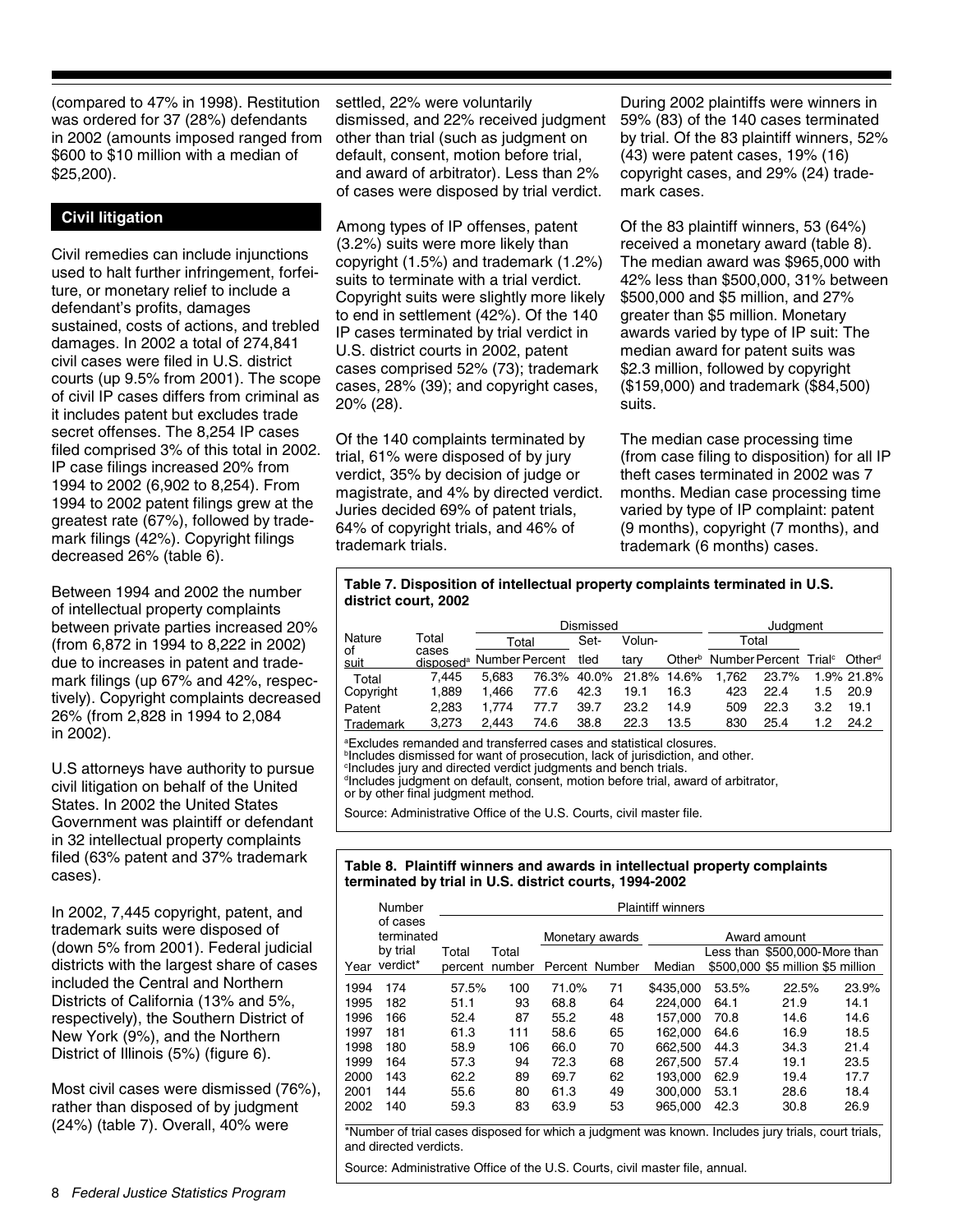#### **Selected Federal criminal intellectual property theft statutes and maximum penalties**

Criminal IP theft offenses in this report are defined according to copyright, trademark, and trade secrets statutes:

#### **Copyright**

17 U.S.C. § 506 & 18 U.S.C. § 2319 Criminal infringement of a copyright. Statutory maximum penalty of 5 years in prison and \$250,000 fine and 10 years in prison for repeat copyright offenders.

#### 18 U.S.C. § 2318

Trafficking in Counterfeit Labels for phonograph records, copies of computer programs, and similar materials. Maximum penalty of 5 years in prison and \$250,000 fine.

#### 18 U.S.C. § 2319A

Unauthorized Fixation of and Trafficking in Sound Recordings and Music Videos of Live Musical Performances. Maximum penalty of 5 years in prison and \$250,000 fine for first time offender and 10 years in prison for repeat "bootlegging" offender.

Property associated with the IP offense is subject to civil forfeiture pursuant to civil forfeiture statutes unique to IP theft and as a predicate offense to money laundering under 18 U.S.C. § 981. The CPB can seize, forfeit, and destroy imported products which violate copyright infringement (see 17 U.S.C. § 603(c)), trafficking in bootleg musical performance recordings (18 U.S.C. § 2319A(c)), and trademark infringing products (19 U.S.C. § 1526(e)). Criminal forfeiture is mandatory for trafficking in counterfeit labels (18 U.S.C. § 2318) and for copyright infringement

17 U.S.C. § 1201-1205 Circumvention of copyright protection systems. Maximum penalty of 5 years in prison and \$500,000 fine for first time offender and 10 years in prison and \$1,000,000 fine for repeat offender.

#### 47 U.S.C. § 553

Unauthorized reception of cable services. Maximum penalty of 6 months in prison and \$1,000 fine for individual use and 2 years in prison and \$50,000 fine for commercial/financial gain with first time offender and 5 years in prison and \$100,000 fine for repeat offender.

#### 47 U.S.C. § 605

Unauthorized publication or use of communications. Maximum penalty of 6 months in prison and \$2,000 fine for individual use and 2 years in prison and \$50,000 fine for commercial/financial gain with first time offender and 5 years in prison and \$100,000 fine for repeat offender.

can include all copies of infringing articles as well as the equipment used to manufacture items after court order following judgment of conviction (see 17 U.S.C. § 506(b)).

# **Methodology**

The source of the data used in this report is the BJS Federal Justice Statistics Program (FJSP) database. The FJSP compiles comprehensive information on individuals and corporations processed through the Federal justice system from source files

|                                | Civil intellectual property complaints terminated in U.S. district courts, 2002 |                                                                      |                                   |
|--------------------------------|---------------------------------------------------------------------------------|----------------------------------------------------------------------|-----------------------------------|
|                                |                                                                                 | Federal civil IP cases disposed in 2002 (7,445)                      |                                   |
|                                |                                                                                 |                                                                      |                                   |
| Cases disposed                 | Copyright 1,889<br>(24% of 7,445)                                               | Patent 2,283<br>(31% of 7,445)                                       | Trademark 3,273<br>(44% of 7,445) |
| Terminated by<br>trial verdict | 28 (1.5% of 1,889)                                                              | 73 (3.2% of 2,283)                                                   | 39 (1.2% of 3,273)                |
| <b>Plaintiff winner</b>        | 16 (57.1% of 28)                                                                | 43 (58.9% of 73)                                                     | 24 (61.5% of 39)                  |
| Received<br>monetary award     | 13 (81.3% of 16)                                                                | 30 (69.8% of 43)                                                     | 10 (41.7% of 24)                  |
| Median<br>monetary award       | \$159,000                                                                       | \$2,300,000                                                          | \$84,500                          |
|                                |                                                                                 | Source: Administrative Office of the U.S. Courts, civil master file. |                                   |

**Trademark**

#### 18 U.S.C. § 2320

Trafficking in Counterfeit Goods of Services. Maximum penalty of 5 years in prison and 10 years in prison and \$5,000,000 fine for repeat offenders. Corporations subjects to fines up to \$15,000,000.

#### **Trade secrets**

#### 18 U.S.C. § 1831

Economic espionage. Maximum penalty of 15 years in prison and \$500,000 fine for individual and \$10,000,000 fine for corporate offender.

#### 18 U.S.C. § 1832

Theft of trade secrets. Maximum penalty of 10 years in prison and \$250,000 fine for individual and \$5,000,000 fine for corporate offender.

provided by the Executive Office for United States Attorneys (EOUSA), the Administrative Office of the United States Courts (AOUSC), the United States Sentencing Commission (USSC), and other agencies.

The Bureau of Justice Statistics is the statistical agency of the U.S. Department of Justice. Lawrence A. Greenfeld is director.

Mark Motivans wrote this report under the supervision of Steven K. Smith. The following individuals reviewed this report and provided substantive comments: Eric Klumb and Martha Stansell-Gamm of the Computer Crime and Intellectual Property Section of the Department of Justice; B. Frederick Williams of the U.S. Attorney's Office for the Western District of North Carolina; and Pragati Patrick and Maurice Galloway of the Administrative Office of the U.S. Courts. William Adams, Avi Bhati, and Christine Arriola of the Federal Justice Statistics Resource Center verified this report. Tom Hester edited the report.

October 2004, NCJ 205800 C